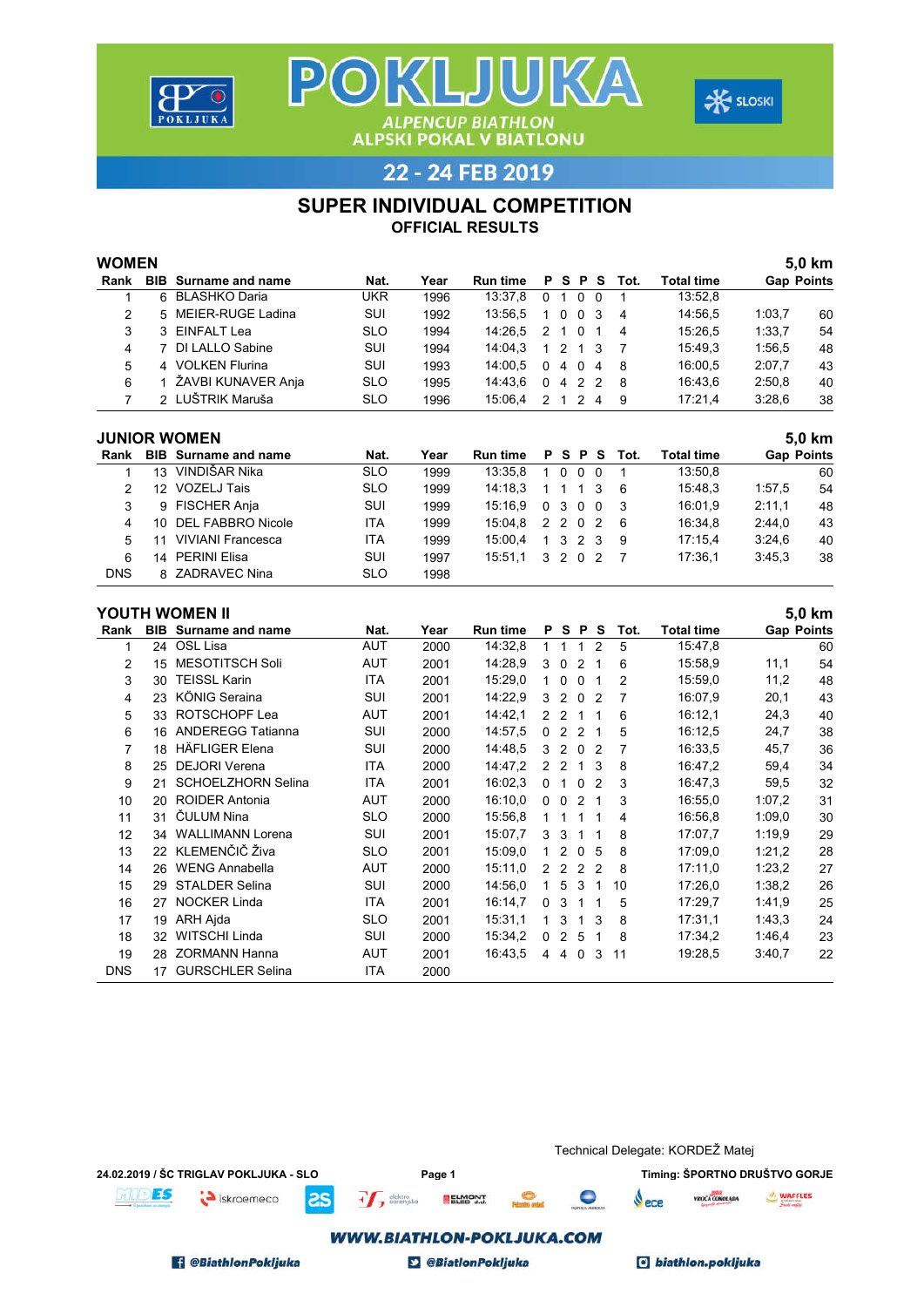





#### SUPER INDIVIDUAL COMPETITION

OFFICIAL RESULTS

|                |    | YOUTH WOMEN I               |            |      |                 |                |                |                           |                |                |                   |                   | 5,0 km           |
|----------------|----|-----------------------------|------------|------|-----------------|----------------|----------------|---------------------------|----------------|----------------|-------------------|-------------------|------------------|
| Rank           |    | <b>BIB</b> Surname and name | Nat.       | Year | <b>Run time</b> | P              |                | S P                       | S              | Tot.           | <b>Total time</b> | <b>Gap Points</b> |                  |
| $\mathbf{1}$   |    | 63 REPINC Lena              | <b>SLO</b> | 2003 | 14:33,3         | 0              | $\mathbf 0$    | $\mathbf{1}$              | $\mathbf 0$    | $\mathbf{1}$   | 14:48,3           |                   | 60               |
| 2              |    | 42 BURKHALTER Yara          | SUI        | 2002 | 14:25,7         | $\mathbf{1}$   | 1              | 1                         | $\overline{1}$ | 4              | 15:25,7           | 37,4              | 54               |
| 3              | 46 | <b>MELLITZER Victoria</b>   | AUT        | 2002 | 14:17,3         | 2              | $\mathbf 0$    | $\mathbf{1}$              | 3              | 6              | 15:47.3           | 59,0              | 48               |
| 4              |    | 39 WAGNER Lara              | <b>AUT</b> | 2002 | 14:47,7         | 0              | $\overline{2}$ | 3                         | $\overline{1}$ | 6              | 16:17.7           | 1:29,4            | 43               |
| 5              |    | 52 HAIDER Sophie            | AUT        | 2002 | 15:10,2         | 1              | $\overline{1}$ | $\mathbf 0$               | 3              | 5              | 16:25,2           | 1:36,9            | 40               |
| 6              |    | 35 FRAVI Larina             | SUI        | 2002 | 15:27,4         | $\mathbf{1}$   | $\overline{2}$ | $\mathbf{1}$              | $\mathbf 0$    | 4              | 16:27,4           | 1:39,1            | 38               |
| $\overline{7}$ |    | 50 ZORČ Kaja                | <b>SLO</b> | 2003 | 14:43,4         | 0              | 5              |                           | 1 <sub>1</sub> | $\overline{7}$ | 16:28,4           | 1:40,1            | 36               |
| 8              |    | 57 VINDIŠAR Klara           | <b>SLO</b> | 2003 | 14:30,2         | 3              | $\overline{2}$ | 0                         | -3             | 8              | 16:30,2           | 1:41,9            | 34               |
| 9              |    | 40 SCHWARZ Teresa           | <b>AUT</b> | 2003 | 15:16,0         | $\mathbf{1}$   | $\overline{2}$ |                           | $1\quad1$      | 5              | 16:31,0           | 1:42,7            | 32               |
| 10             |    | 56 JENKO Zala               | <b>SLO</b> | 2002 | 15:04,7         | $\overline{2}$ | $\mathbf{1}$   | $\mathbf{1}$              | $\overline{2}$ | 6              | 16:34,7           | 1:46,4            | 31               |
| 11             |    | 72 ANHAUS Wilma             | AUT        | 2003 | 15:38,0         | $\mathbf{1}$   | $\mathbf{1}$   | 0                         | $\overline{2}$ | $\overline{4}$ | 16:38,0           | 1:49,7            | 30               |
| 12             | 49 | <b>RETTENSTEINER Lisa</b>   | <b>AUT</b> | 2002 | 15:24,0         | $\overline{2}$ | $\overline{2}$ | $\mathbf{1}$              | $\Omega$       | 5              | 16:39,0           | 1:50,7            | 29               |
| 13             |    | 62 VALENTINI Esther         | <b>ITA</b> | 2002 | 15:47,1         | 0              | $\overline{2}$ | $\mathbf{1}$              | $\overline{1}$ | 4              | 16:47.1           | 1:58.8            | 28               |
| 14             |    | 68 STOCKER Liv Grete        | AUT        | 2003 | 16:11,2         | $\mathbf{1}$   | $\pmb{0}$      |                           | 1 <sub>1</sub> | 3              | 16:56,2           | 2:07,9            | 27               |
| 15             |    | 61 BRUNNER Eva              | <b>ITA</b> | 2002 | 15:42,2         | 0              | 3              | 0                         | $\overline{2}$ | 5              | 16:57,2           | 2:08,9            | 26               |
| 16             |    | 47 KRAMER Femke             | AUT        | 2003 | 14:53,0         | 3              | $\overline{2}$ |                           | 1 <sub>3</sub> | 9              | 17:08,0           | 2:19,7            | 25               |
| 17             |    | 44 KAVČIČ Liza              | <b>SLO</b> | 2002 | 16:25,1         | $\mathbf{1}$   | $\mathbf{1}$   | 0                         | $\overline{1}$ | 3              | 17:10,1           | 2:21,8            | 24               |
| 18             |    | 67 SCATTOLO Sara            | <b>ITA</b> | 2003 | 15:41,5         | $\overline{2}$ | 0              | $\mathbf{1}$              | 3              | 6              | 17:11.5           | 2:23,2            | 23               |
| 19             | 70 | GOROPEČNIK Eva              | <b>SLO</b> | 2002 | 15:58,6         | $\mathbf{1}$   | $\mathbf{1}$   | $\overline{c}$            | $\overline{1}$ | 5              | 17:13,6           | 2:25,3            | 22               |
| 20             | 41 | ZINGERLE Linda              | <b>ITA</b> | 2002 | 14:52,3         |                | 2 <sub>3</sub> | $\overline{c}$            | $\mathbf{3}$   | 10             | 17:22,3           | 2:34,0            | 21               |
| 21             |    | 53 GAGLIA Daniela           | <b>ITA</b> | 2002 | 14:58,4         |                | 4 <sub>1</sub> | 3                         | $\overline{2}$ | 10             | 17:28,4           | 2:40,1            | 20               |
| 22             |    | 54 NAGER Alessia            | SUI        | 2002 | 15:43,7         | $\overline{2}$ | $\overline{1}$ | $\boldsymbol{2}$          | $\overline{2}$ | $\overline{7}$ | 17:28,7           | 2:40,4            | 19               |
| 23             |    | 64 MARIČ Kaja               | <b>SLO</b> | 2003 | 14:59,3         | 3              | $\overline{2}$ | $\overline{c}$            | 3              | 10             | 17:29,3           | 2:41,0            | 18               |
| 24             |    | 60 PLANKER Denise           | <b>ITA</b> | 2003 | 16:26,9         | $\mathbf{1}$   | $\overline{2}$ | $\mathbf{1}$              | $\overline{1}$ | 5              | 17:41,9           | 2:53,6            | 17               |
| 25             |    | 38 ZADRAVEC Teja            | <b>SLO</b> | 2003 | 15:43,2         | 3              | $\overline{1}$ |                           | 2 <sub>2</sub> | 8              | 17:43,2           | 2:54,9            | 16               |
| 26             |    | 65 BRADANINI Marianna       | <b>ITA</b> | 2003 | 16:16,4         | $\mathbf{1}$   | 3              | $\mathbf 0$               | $\overline{2}$ | 6              | 17:46,4           | 2:58,1            | 15               |
| 27             |    | 43 SUMANN Lea Marie         | <b>AUT</b> | 2004 | 15:53,1         | $\overline{2}$ | 3              | $\mathbf{1}$              | $\overline{2}$ | 8              | 17:53,1           | 3:04,8            | 14               |
| 28             |    | 69 PITZER Leonie            | AUT        | 2002 | 16:08,3         |                | 2 <sub>2</sub> |                           | 1 <sub>2</sub> | $\overline{7}$ | 17:53,3           | 3:05,0            | 13               |
| 29             |    | 71 PERREN Marlene-Sophie    | SUI        | 2003 | 15:40,8         | $\mathbf{1}$   | $\overline{4}$ |                           | 2 <sub>2</sub> | 9              | 17:55,8           | 3:07,5            | 12               |
| 30             | 66 | <b>MILLECKER Sandra</b>     | <b>AUT</b> | 2002 | 15:57,6         | 1              | $\overline{2}$ |                           | 2 <sub>3</sub> | 8              | 17:57,6           | 3:09,3            | 11               |
| 31             | 51 | <b>STEINER Leonie</b>       | <b>AUT</b> | 2003 | 16:57,4         | $\mathbf{1}$   | $\mathbf{1}$   | $\mathbf 0$               | $\mathbf{3}$   | 5              | 18:12,4           | 3:24,1            | 10               |
| 32             | 59 | MEŽEK Nika                  | <b>SLO</b> | 2003 | 16:46,1         | 0              | 3              |                           | 2 <sub>2</sub> | $\overline{7}$ | 18:31,1           | 3:42,8            | $\boldsymbol{9}$ |
| 33             |    | 36 SLODEJ Katjuša           | <b>SLO</b> | 2003 | 16:20,0         |                | 2 <sub>2</sub> |                           | 2 <sub>3</sub> | 9              | 18:35,0           | 3:46,7            | 8                |
| 34             |    | 37 MONEGATO Giada           | <b>ITA</b> | 2003 | 16:34,1         | $\overline{2}$ | $\mathbf{3}$   | $\ensuremath{\mathsf{3}}$ | $\overline{1}$ | 9              | 18:49,1           | 4:00,8            | 7                |
| 35             |    | 48 SCHOELZHORN Birgit       | <b>ITA</b> | 2003 | 16:37,9         | 3              | $\overline{c}$ | 3                         | $\overline{1}$ | 9              | 18:52,9           | 4:04.6            | 6                |
| 36             | 58 | <b>GLASSER Nikola</b>       | <b>AUT</b> | 2003 | 17:23,0         | $\mathbf 0$    | $\overline{4}$ | 1                         | $\overline{1}$ | 6              | 18:53,0           | 4:04,7            | 5                |
| 37             | 55 | <b>HEIGL Selina</b>         | AUT        | 2004 | 17:02,7         | 3              | 3              | $\overline{c}$            | $\mathbf 0$    | 8              | 19:02,7           | 4:14,4            | 4                |
| 38             |    | 45 MANZONI Tatiana          | <b>ITA</b> | 2003 | 17:40,6         | 3              | $\overline{4}$ | 3                         | 3              | 13             | 20:55,6           | 6:07,3            | 3                |
|                |    |                             |            |      |                 |                |                |                           |                |                |                   |                   |                  |

| <b>MEN</b> |                             |            |      |                 |              |                |           |      |            |        | 7.5 km            |
|------------|-----------------------------|------------|------|-----------------|--------------|----------------|-----------|------|------------|--------|-------------------|
| Rank       | <b>BIB</b> Surname and name | Nat.       | Year | <b>Run time</b> |              |                | P S P S   | Tot. | Total time |        | <b>Gap Points</b> |
|            | 73 LEITINGER Bernhard       | <b>AUT</b> | 1990 | 21:09.8         | 0            |                | 0 0 2 2   |      | 21:39.8    |        | 60                |
|            | 75 KREUZER Yannick          | SUI        | 1996 | 21:45.8         | <sup>0</sup> | 0 <sub>0</sub> |           |      | 22:00.8    | 21.0   | 54                |
|            | 76 BRUNNER Peter            | AUT        | 1991 | 21:03.7         |              |                | 0 2 2 1 5 |      | 22:18.7    | 38.9   | 48                |
|            | 74 PLESSNITZER Kevin        | AUT        | 1992 | 21:03.8         |              |                | 3 0 0 2 5 |      | 22:18.8    | 39.0   | 43                |
|            | <b>JAKOB Patrick</b>        | <b>AUT</b> | 1996 | 21:28.4         |              | 3 2 0 2        |           |      | 23:13.4    | 1:33.6 | 40                |

24.02.2019 / ŠC TRIGLAV POKLJUKA - SLO Page 2 Page 2 Timing: ŠPORTNO DRUŠTVO GORJE

iskroemeco **as** 

<sup>elektro</sup> sorenjsko

Technical Delegate: KORDEŽ Matej

 $\sqrt{\phantom{0}}$ ece  $\bullet$ 



#### **WWW.BIATHLON-POKLJUKA.COM**

**ELMONT** 

**BiathlonPokljuka** 

**MIDES** 

**D** @BiatlonPokljuka

c biathlon.pokljuka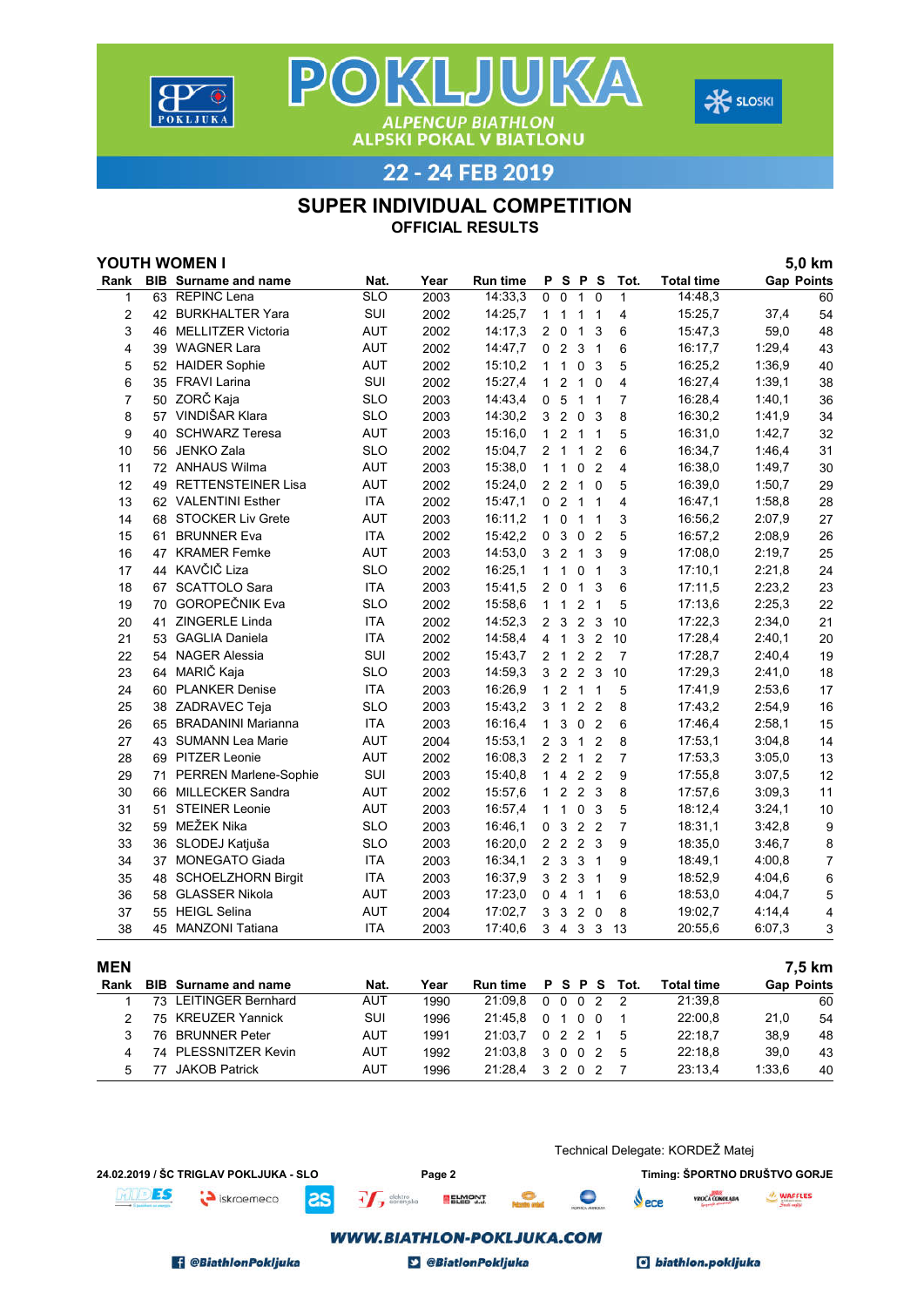





#### SUPER INDIVIDUAL COMPETITION

| <b>JUNIOR MEN</b> |    |                             |            |      |                 |               |                |                |                |      |            |                   | 7,5 km |
|-------------------|----|-----------------------------|------------|------|-----------------|---------------|----------------|----------------|----------------|------|------------|-------------------|--------|
| Rank              |    | <b>BIB</b> Surname and name | Nat.       | Year | <b>Run time</b> |               | <b>PS</b>      | <b>P</b>       | S.             | Tot. | Total time | <b>Gap Points</b> |        |
| 1                 | 84 | <b>MANCIN MAJONI Davide</b> | <b>ITA</b> | 1997 | 21:39.5         | $\mathbf{0}$  | $\Omega$       | $\Omega$       | -1             |      | 21:54,5    |                   | 60     |
| 2                 | 82 | NAGLIČ Luka                 | <b>SLO</b> | 1998 | 21:15.8         |               |                | 1              | $\Omega$       | 3    | 22:00.8    | 6,3               | 54     |
| 3                 | 90 | <b>BERI Pietro</b>          | ITA        | 1998 | 21:49.9         |               |                | $\Omega$       |                | 3    | 22:34,9    | 40,4              | 48     |
| 4                 | 92 | KUPPELWIESER Jan            | <b>ITA</b> | 1997 | 21:32.1         |               | $\Omega$       | 2 <sub>2</sub> |                | 5    | 22:47,1    | 52,6              | 43     |
| 5                 | 80 | <b>UNTERWEGER Dominik</b>   | <b>AUT</b> | 1999 | 21:20,2         | $\mathcal{P}$ | $\overline{2}$ | -1             |                | 6    | 22:50,2    | 55,7              | 40     |
| 6                 | 86 | <b>OBERHAUSER Magnus</b>    | <b>AUT</b> | 1998 | 21:55.1         | $\mathcal{P}$ | $\mathcal{P}$  | $\Omega$       | $\overline{0}$ | 4    | 22:55.1    | 1:00.6            | 38     |
| 7                 | 78 | <b>TUTMIN Egor</b>          | <b>RUS</b> | 1998 | 22:42.8         | 0             |                | $\Omega$       | - 0            |      | 22:57.8    | 1:03,3            |        |
| 8                 | 79 | <b>ORTNER Markus</b>        | AUT        | 1999 | 21:48.7         |               |                | $\mathcal{P}$  | $\overline{2}$ | 6    | 23:18,7    | 1:24,2            | 36     |
| 9                 | 89 | <b>LARCH Niko</b>           | ITA        | 1998 | 22:52.0         | $\Omega$      |                | $\Omega$       | 2              | 3    | 23:37.0    | 1:42,5            | 34     |
| 10                | 88 | <b>WEINGARTNER Jakob</b>    | <b>AUT</b> | 1999 | 22:34.2         |               |                | 1              | $\overline{2}$ | 5    | 23:49,2    | 1:54,7            | 32     |
| 11                | 81 | RIHTARŠIČ Andraž            | <b>SLO</b> | 1999 | 22:33,6         |               | 3              | $\mathcal{L}$  | -3             | 9    | 24:48.6    | 2:54,1            | 31     |
| 12                | 85 | DEBELJAK Blaž               | <b>SLO</b> | 1999 | 22:07.5         | 3             | 3              | $\mathcal{P}$  | 3              | 11   | 24:52.5    | 2:58.0            | 30     |
| 13                | 87 | <b>CHRISTELER Stefan</b>    | SUI        | 1999 | 23:08.6         | 4             | $\mathcal{P}$  | $\overline{0}$ |                |      | 24:53.6    | 2:59.1            | 29     |
| 14                | 83 | <b>GREGORKA Tilen</b>       | <b>SLO</b> | 1999 | 23:01.6         |               | 3              | 3              |                | 8    | 25:01.6    | 3:07,1            | 28     |
| 15                | 91 | <b>POSTL Thomas</b>         | <b>AUT</b> | 1999 | 22:30.1         | 5             | 3              | 2 3            |                | 13   | 25:45.1    | 3:50.6            | 27     |

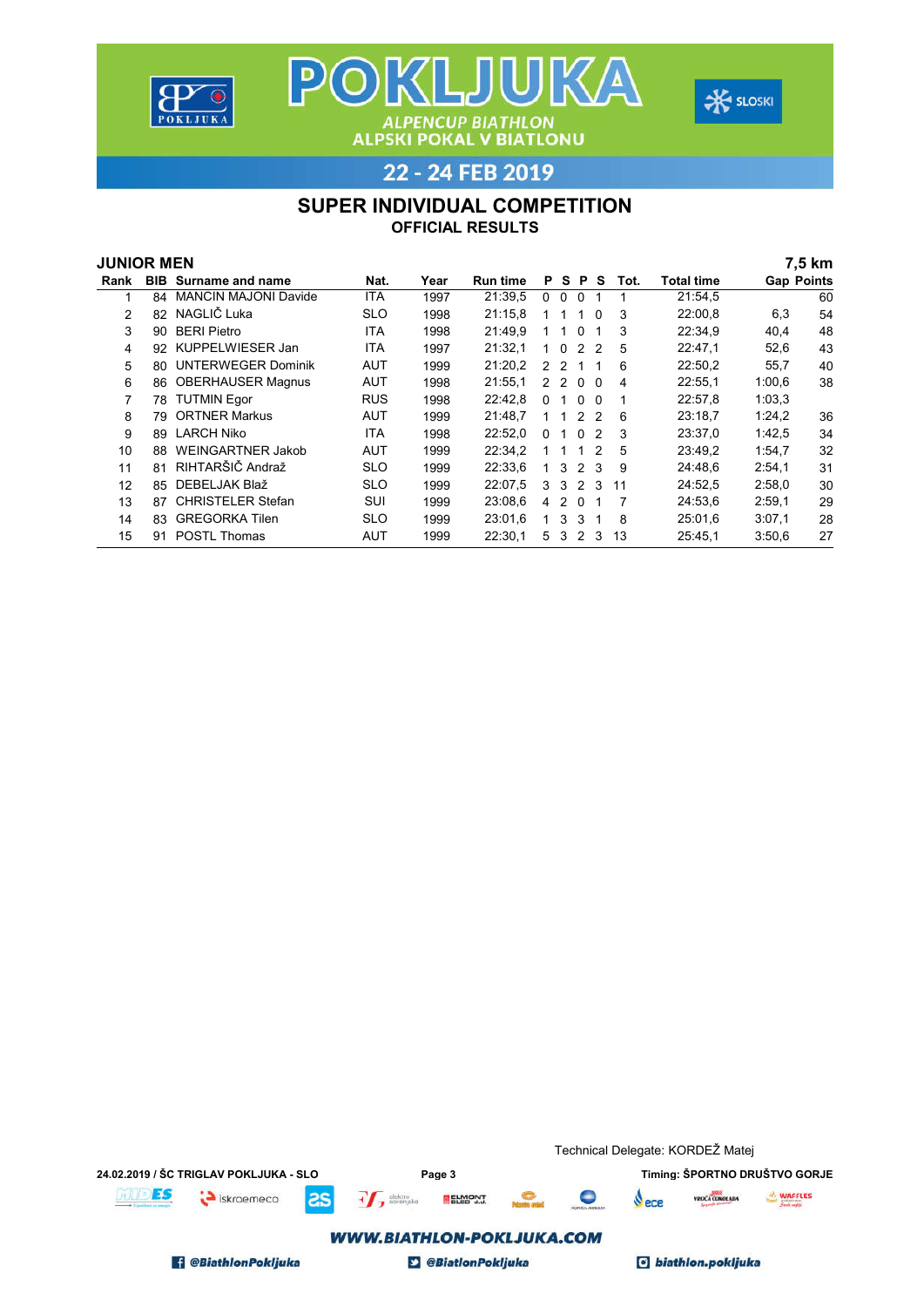





#### SUPER INDIVIDUAL COMPETITION

| YOUTH MEN II |     |                             |            |      |                 |                |                         |                |                          |                |                   |                   | 7,5 km |
|--------------|-----|-----------------------------|------------|------|-----------------|----------------|-------------------------|----------------|--------------------------|----------------|-------------------|-------------------|--------|
| Rank         |     | <b>BIB</b> Surname and name | Nat.       | Year | <b>Run time</b> | P              |                         | S P            | - S                      | Tot.           | <b>Total time</b> | <b>Gap Points</b> |        |
| 1            |     | 103 CISAR Alex              | <b>SLO</b> | 2000 | 20:52,8         | 0              | $\mathbf 0$             | $\mathbf 0$    | $\Omega$                 | 0              | 20:52,8           |                   | 60     |
| 2            |     | 113 HECHENBERGER Andreas    | <b>AUT</b> | 2000 | 22:26,5         | $\mathbf 0$    | $\mathbf 0$             | 0 <sub>1</sub> |                          | 1              | 22:41,5           | 1:48,7            | 54     |
| 3            |     | 115 GOROPEČNIK Jernej       | <b>SLO</b> | 2001 | 22:41,7         | 0              | $\overline{1}$          | $\mathbf{1}$   | $\Omega$                 | $\overline{2}$ | 23:11,7           | 2:18.9            | 48     |
| 4            |     | 117 MOLINARI Michele        | <b>ITA</b> | 2000 | 21:56,8         | $\mathbf{1}$   | $\overline{2}$          | $\mathbf{1}$   | $\overline{\phantom{0}}$ | 5              | 23:11,8           | 2:19.0            | 43     |
| 5            |     | 104 VIDMAR Anton            | <b>SLO</b> | 2000 | 21:45,7         |                | 2 <sub>1</sub>          | 3              | 0                        | 6              | 23:15.7           | 2:22,9            | 40     |
| 6            |     | 100 FOIDL Benedikt          | <b>AUT</b> | 2000 | 22:50,9         | 0              | $\mathbf{1}$            | 1              | $\Omega$                 | $\overline{2}$ | 23:20,9           | 2:28,1            | 38     |
| 7            |     | 105 PUNER Lukas             | <b>ITA</b> | 2000 | 22:38.8         | $\mathbf 0$    | 2                       | $\mathbf 0$    | $\overline{2}$           | 4              | 23:38.8           | 2:46,0            | 36     |
| 8            |     | 98 CANCLINI Dante           | <b>ITA</b> | 2000 | 22:14,2         | 1              | $\overline{2}$          | $\mathbf 0$    | - 3                      | 6              | 23:44,2           | 2:51,4            | 34     |
| 9            |     | 109 RUCKENDORFER Jakob      | <b>AUT</b> | 2000 | 22:32.6         | $\mathbf 1$    | $\overline{2}$          | $\mathbf 0$    | $\overline{2}$           | 5              | 23:47,6           | 2:54.8            | 32     |
| 10           |     | 122 DITTLI Aurel            | SUI        | 2000 | 23:03,4         | 1              | $\mathbf{1}$            | 0              | $\overline{1}$           | 3              | 23:48.4           | 2:55.6            | 31     |
| 11           | 99  | <b>LANGEGGER Christian</b>  | <b>AUT</b> | 2001 | 22:04,0         | $\overline{2}$ | 3                       | 1              | $\overline{1}$           | 7              | 23:49.0           | 2:56,2            | 30     |
| 12           |     | 106 ELLMAUER Felix          | <b>AUT</b> | 2000 | 23:07,0         | $\overline{2}$ | $\mathbf 0$             | $\mathbf{1}$   | $\mathbf 0$              | 3              | 23:52,0           | 2:59,2            | 29     |
| 13           | 125 | GLOBOČNIK Jernej            | <b>SLO</b> | 2001 | 23:29,3         | 1              | 0                       | 0              | $\overline{1}$           | 2              | 23:59,3           | 3:06,5            | 28     |
| 14           |     | 108 COLA Riccardo           | <b>ITA</b> | 2000 | 22:45,3         | 2              | $\overline{1}$          |                | $2\quad0$                | 5              | 24:00.3           | 3:07,5            | 27     |
| 15           |     | 97 EHRBAR Simon             | SUI        | 2000 | 23:06,3         | 1              | 3                       | $\mathbf 0$    | $\overline{1}$           | 5              | 24:21,3           | 3:28,5            | 26     |
| 16           | 119 | MARKELJ Anže                | <b>SLO</b> | 2001 | 23:01,3         |                | 2 <sub>2</sub>          | 0 <sub>2</sub> |                          | 6              | 24:31,3           | 3:38,5            | 25     |
| 17           |     | 124 MAIOLANI Filippo        | <b>ITA</b> | 2000 | 22:47,5         | 3              | $\overline{1}$          | 2              | $\overline{1}$           | $\overline{7}$ | 24:32,5           | 3:39,7            | 24     |
| 18           |     | 116 VON KÄNEL Matthias      | SUI        | 2000 | 23:54,5         | 1              | $\overline{1}$          | 1              | $\overline{1}$           | 4              | 24:54,5           | 4:01,7            | 23     |
| 19           |     | 96 LIENBACHER Pascal        | <b>AUT</b> | 2000 | 23:25,4         | 3              | $\overline{\mathbf{0}}$ | 3              | $\overline{0}$           | 6              | 24:55,4           | 4:02,6            | 22     |
| 20           |     | 120 LUSTI Manuel            | SUI        | 2000 | 23:57,2         | $\mathbf{0}$   | 2                       | 2              | $\Omega$                 | 4              | 24:57,2           | 4:04,4            | 21     |
| 21           |     | 93 CAPPELLARI Fabio         | <b>ITA</b> | 2001 | 22:43,1         | $\overline{4}$ | 3                       | $\overline{1}$ | $\overline{2}$           | 10             | 25:13,1           | 4:20,3            | 20     |
| 22           |     | 107 PROSSER Maximilian      | <b>AUT</b> | 2001 | 23:13,4         | 3              | $\overline{1}$          | 2              | $\overline{2}$           | 8              | 25:13,4           | 4:20,6            | 19     |
| 23           | 101 | <b>DULIĆ Meris</b>          | <b>SLO</b> | 2001 | 23:50,2         | $\mathbf{1}$   | 1                       | 1              | 3                        | 6              | 25:20,2           | 4:27,4            | 18     |
| 24           | 121 | <b>PLAICKNER Josef</b>      | <b>ITA</b> | 2000 | 22:40,4         | $\overline{4}$ | 3                       | 1              | 3                        | 11             | 25:25,4           | 4:32,6            | 17     |
| 25           | 94  | <b>IMWINKELRIED Florian</b> | SUI        | 2000 | 24:01,9         |                | 2 <sub>2</sub>          | $\mathbf 0$    | $\overline{2}$           | 6              | 25:31,9           | 4:39,1            | 16     |
| 26           | 111 | <b>MARX Felix</b>           | <b>ITA</b> | 2000 | 23:49,2         | $\mathbf 0$    | 2                       | 3              | $\overline{2}$           | $\overline{7}$ | 25:34,2           | 4:41,4            | 15     |
| 27           |     | 102 KÄGI Samuel             | SUI        | 2001 | 24:20,9         | $\overline{2}$ | $\overline{1}$          | 1              | 3                        | $\overline{7}$ | 26:05,9           | 5:13,1            | 14     |
| 28           |     | 114 OSTA Andrea             | <b>ITA</b> | 2000 | 25:07,9         | $\mathbf 0$    | $\mathbf 0$             | 3              | $\overline{1}$           | 4              | 26:07,9           | 5:15,1            | 13     |
| 29           |     | 112 GREB Cleo               | SUI        | 2000 | 23:42,5         | 3              | 3                       | $\overline{2}$ | $\overline{2}$           | 10             | 26:12,5           | 5:19,7            | 12     |
| 30           |     | 123 FINCO Riccardo          | <b>ITA</b> | 2001 | 24:52,9         | $\overline{2}$ | 3                       | $\overline{2}$ | $\overline{1}$           | 8              | 26:52,9           | 6:00,1            | 11     |
| 31           |     | 118 RIETVELD Lars           | SUI        | 2001 | 25:31,9         |                | 3 <sub>3</sub>          | $\overline{1}$ | $\mathbf 0$              | 7              | 27:16,9           | 6:24,1            | 10     |
| <b>DNS</b>   |     | 110 ZIDAR Jure              | <b>SLO</b> | 2000 |                 |                |                         |                |                          |                |                   |                   |        |
| <b>DNS</b>   |     | 95 HUANG Jett               | <b>AUT</b> | 2001 |                 |                |                         |                |                          |                |                   |                   |        |

|                                        |                                                               | Technical Delegate: KORDEŽ Matej                   |
|----------------------------------------|---------------------------------------------------------------|----------------------------------------------------|
| 24.02.2019 / ŠC TRIGLAV POKLJUKA - SLO | Page 4                                                        | Timing: ŠPORTNO DRUŠTVO GORJE                      |
| ES<br>iskroemeco<br><b>as</b>          | $+$ $\leftarrow$ elektro<br><b>ELMONT</b><br><b>North and</b> | WAFFLES<br>$\blacksquare$<br>VROČA ČOKOLADA<br>ece |
|                                        | <b>WWW.BIATHLON-POKLJUKA.COM</b>                              |                                                    |
| <b>8 @BiathlonPokljuka</b>             | <b>BiatlonPokljuka</b>                                        | c biathlon.pokljuka                                |